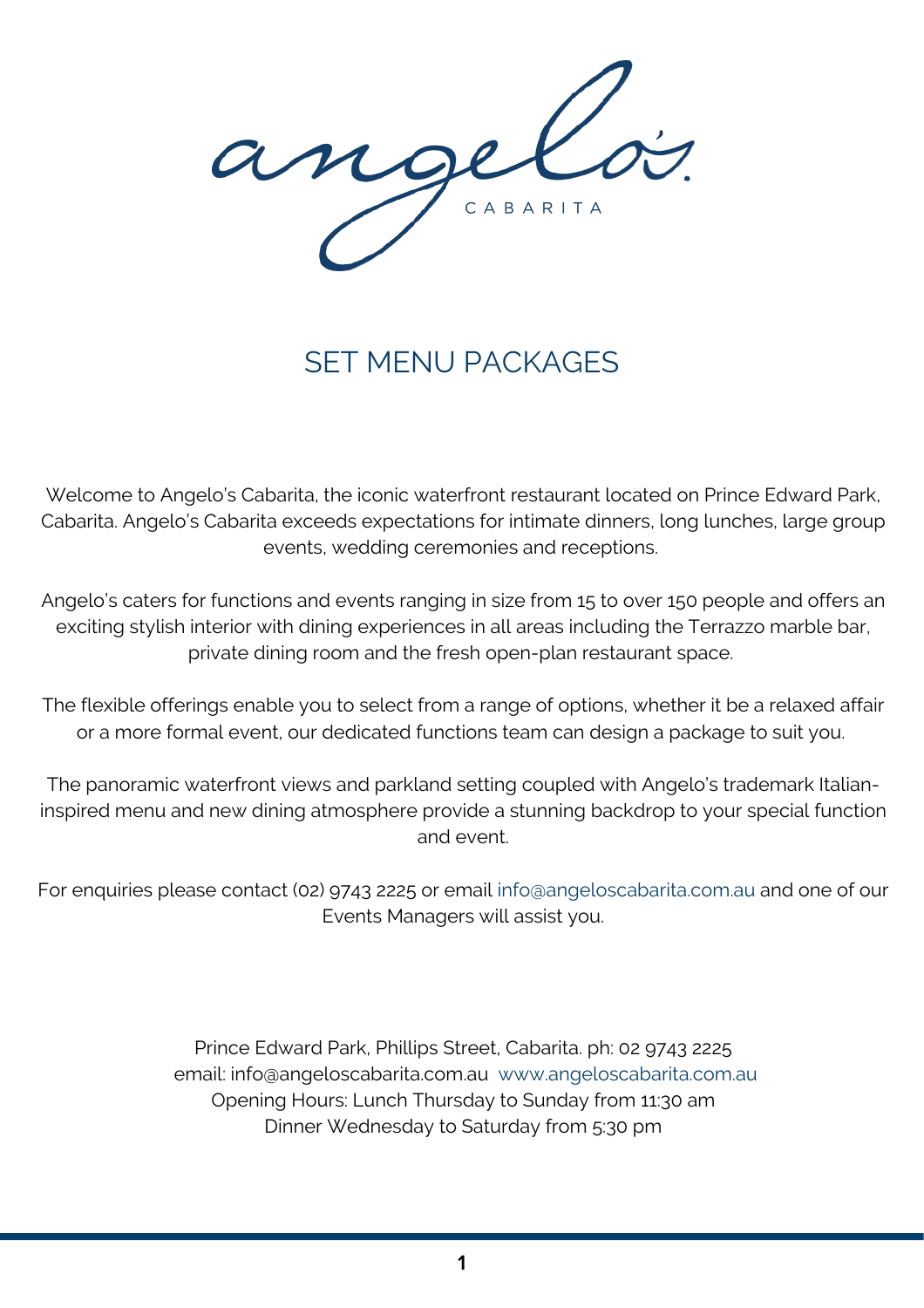# OVERVIEW OF EVENT PACKAGES

# FOOD PACKAGES

#### **Chef's Share-Style Menu** (For groups of 6 up to 20 people)

**Banquet Menu** (For groups of 15 up to 30 people)

Shared Starter Platter Courses, Individually Selected Main, Individual Dessert

**Set Menu** (For groups over 30 people)

Shared Starter Platter Courses and Pre-selected Main, Individual Dessert

**Individual Set Menu** (For groups over 30 people)

All Individual Courses

BEVERAGE PACKAGES

**Standard**

**Premium**

**4 hours \$39 pp 3 hours \$39 pp**

**3 hours \$33 pp**

**4 hours \$49 pp**

EXCLUSIVE USE

We invite you to use Angelo's Cabarita exclusively for your next function or event. Minimum numbers and spend apply. For full details, please refer to the Terms and Conditions attached.

# angeløs.

# **3 course banquet \$85 pp 4 course banquet \$95 pp**

**4 course menu \$79 pp**

**3 course set \$89 pp 4 course set \$99 pp**

**2 course menu \$70 pp 3 course menu \$85 pp**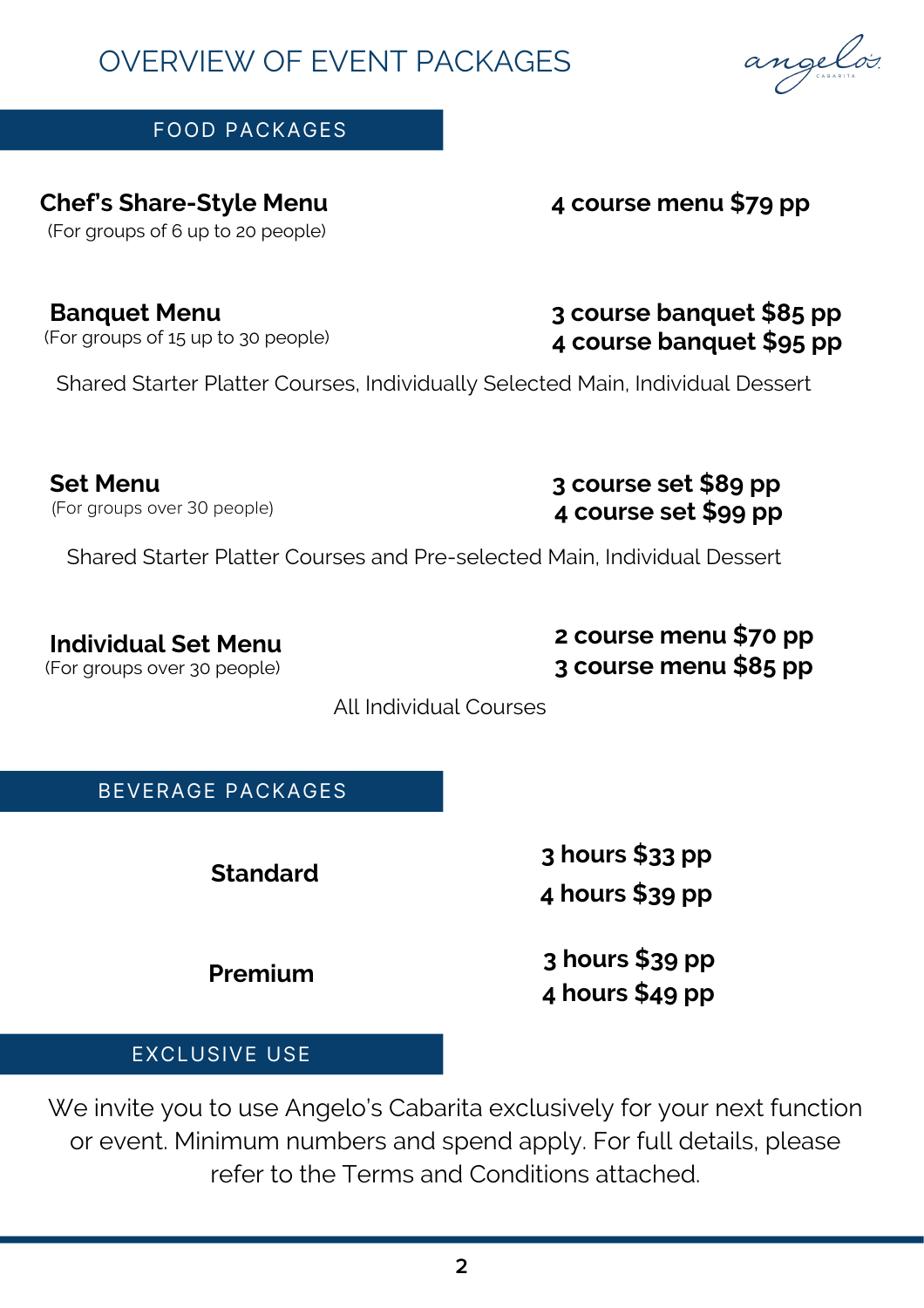# GROUP PACKAGES UP TO 30 PEOPLE

## CHEF'S SHARE-STYLE MENU

Available for groups from 6 up to 20 people.

This 4-course menu is designed to be shared from start to finish. No pre-ordering is required.

#### **ANTIPASTI**

Warm bread & EVO Charcuterie board Heirloom Tomato, buffalo mozzarella, green olive, almond, mint

#### **ENTRÉE**

Calamari fritti with preserved lemon aioli Potato Gnocchi, wild mushrooms, smoked pumpkin, 'Pecorino al Tartufo' cheese Casarecce slow cooked lamb shank ragù, 30 months aged Parmigiano Reggiano D.O.P

#### **MAINS**

8 hour slow roasted braised lamb shoulder, gremolata John Dory, thyme butter, celeriac, prosciutto, Brussel sprouts Shared sides of Baby chat potatoes with herb salt and mixed leaf salad

#### **DESSERT**

Angelo's Tiramisu, coffee gel, chocolate shavings

#### BANQUET MENU

Available for groups from 15-30 people.

- 3-course menu allows you to include either pasta or dessert. Perfect if you would like to bring your own cake.
- 4-course menu consists of shared antipasti and pasta, a choice of the main course selected from the menu on the day, and individual desserts.

#### **ANTIPASTI**

Warm bread & EVO Charcuterie board Heirloom Tomato, buffalo mozzarella, green olive, almond, mint Calamari fritti with preserved lemon aioli

#### **PASTA**

Potato Gnocchi, wild mushrooms, smoked pumpkin, 'Pecorino al Tartufo' cheese Casarecce slow cooked lamb shank ragù, 30 months aged Parmigiano Reggiano D.O.P

#### **MAINS**

Pork Tenderloin, butternut squash puree, field mushroom confit, sage jus Tasmanian Salmon Fillet, braised fennel, lemon sauce, walnut oil Beef Tenderloin, sweet potato mash, Cetara anchovies, parsley & egg yolk sauce

#### **DESSERT**

Trio platter – Vanilla bean crème brulée, lemon meringue tart, dark chocolate mousse with hazelnuts

**3 courses \$85 pp** (substitute either pasta or dessert)



**\$79 PP**

**4 courses \$95 pp**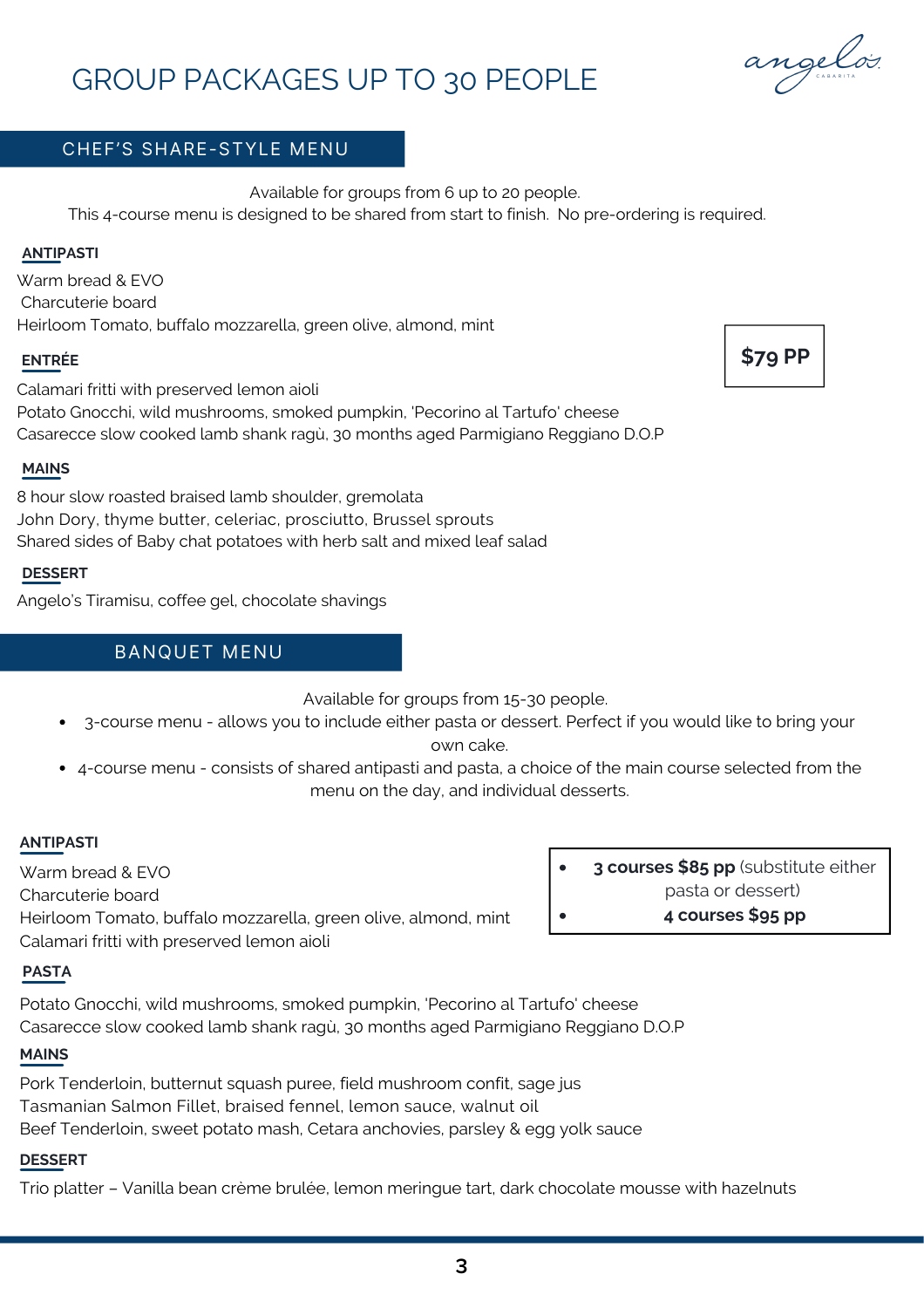

# GROUP PACKAGES ABOVE 30 PEOPLE & EXCLUSIVE HIRE (excluding weddings)

Groups over 30 are required to preselect all courses prior to the day of the booking. Antipasti and pasta are served on platters to share. Additional platters may be added to any course and are listed below. All main courses are served alternately to the table.

#### SET MENU

#### **ANTIPASTI**

Share antipasti platters Calamari platters Warmed bread rolls

**3 courses \$89 pp** (substitute either pasta or dessert) **4 courses \$99 pp**

#### **PASTA**

Pasta platters – choice of 2 from selection below

#### **MAINS**

Choice of 2 main courses from the selection below to be served alternately with herb salted baby chat potatoes and mixed leaf salad

#### **DESSERT**

Dessert Trio

#### **No cakeage surcharge if bringing along desserts Coffee is included in this package (espresso, macchiato, piccolo only)**

#### INDIVIDUAL SET MENU

#### **All Individual Courses Alternate Served**

This option is perfect for those events where individual dining is preferred. We welcome you to bring along a cake, and there will not be a cakeage surcharge.

#### **2 COURSES \$70 PP**

Entrée and main course, or main course and dessert

**3 COURSES \$85 PP**

Entrée, main course and dessert

#### **No cakeage surcharge if choosing the 3 course and bringing along desserts Coffee is included in this package (espresso, macchiato, piccolo only) if choosing the 3 course**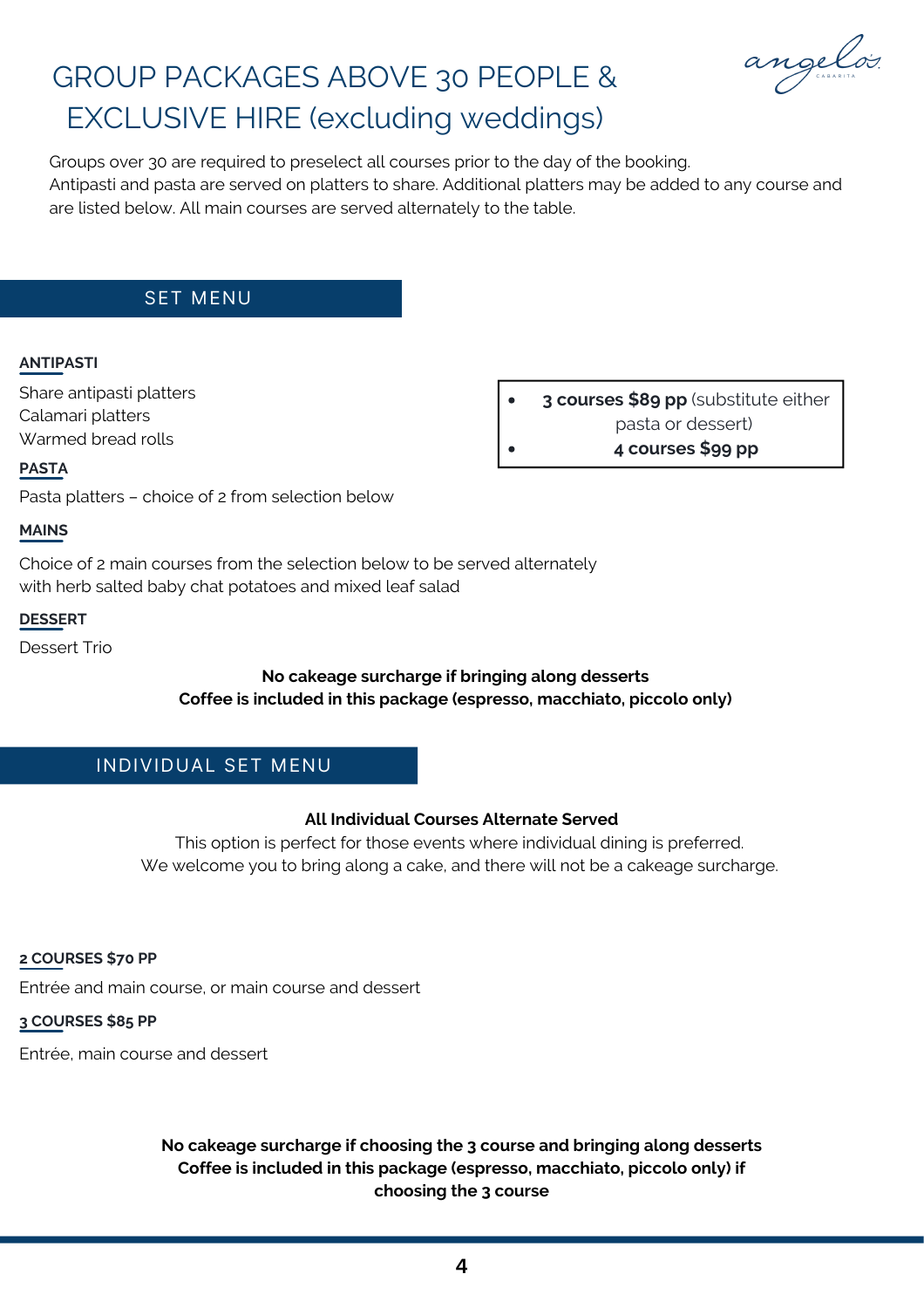

# Set Menu Options (Select 2 per course)

# **ENTRÉE** (INDIVIDUAL SET MENU ONLY)

- Charcuterie plate, truffle salami, prosciutto, mortadella, grissini
- Twice cooked pork belly, apple, cinnamon, cabbage, dill
- Fresh king prawns, avocado salsa, radish & watercress
- Espelette pepper tempura prawns preserved lemon aioli
- Butternut pumpkin & fetta tart, witlof, watercress, hazelnuts
- Salt & pepper calamari, lemon, preserved lemon aioli
- Heirloom Tomato with buffalo mozzarella, green olive, almond, mint

## **PASTA & RISOTTO**

- Fusilli Mona Lisa, prawns, calamari, sun-dried tomatoes, olives, chilli
- Penne beef ragu, shaved parmesan
- Beef tortellini, bacon, mushroom, shallots, cream
- Spinach & ricotta ravioli, tomato & basil sauce
- Wild mushroom risotto, truffle pecorino
- Gnocchi quattro formaggi, walnuts
- Gnocchi Napoletana, tomato, basil, buffalo mozzarella

### **MAIN COURSE**

- Atlantic salmon fillet, crushed chats, olives, semi-dried tomato, artichoke
- Barramundi fillet, puttanesca sauce of garlic, chilli, anchovies, capers, tomato, grilled zucchini
- Veal cutlet, soft polenta, caramelised onions, red wine jus, broccoli
- Beef tenderloin, royal blue fondant, butternut pumpkin puree, broccoli, jus
- Roast chicken breast, potato mash, green beans, pancetta & leek beurre blanc
- Three bone lamb rack, (served medium), confit garlic mash, asparagus, jus

## **DESSERT** (INDIVIDUAL SET MENU ONLY)

- Classic vanilla bean crème brulée, almond biscotti
- Angelo's tiramisu, cocoa, coffee syrup, mascarpone
- Trio of dessert Vanilla bean crème brulée, lemon meringue tart, dark chocolate mousse with hazelnuts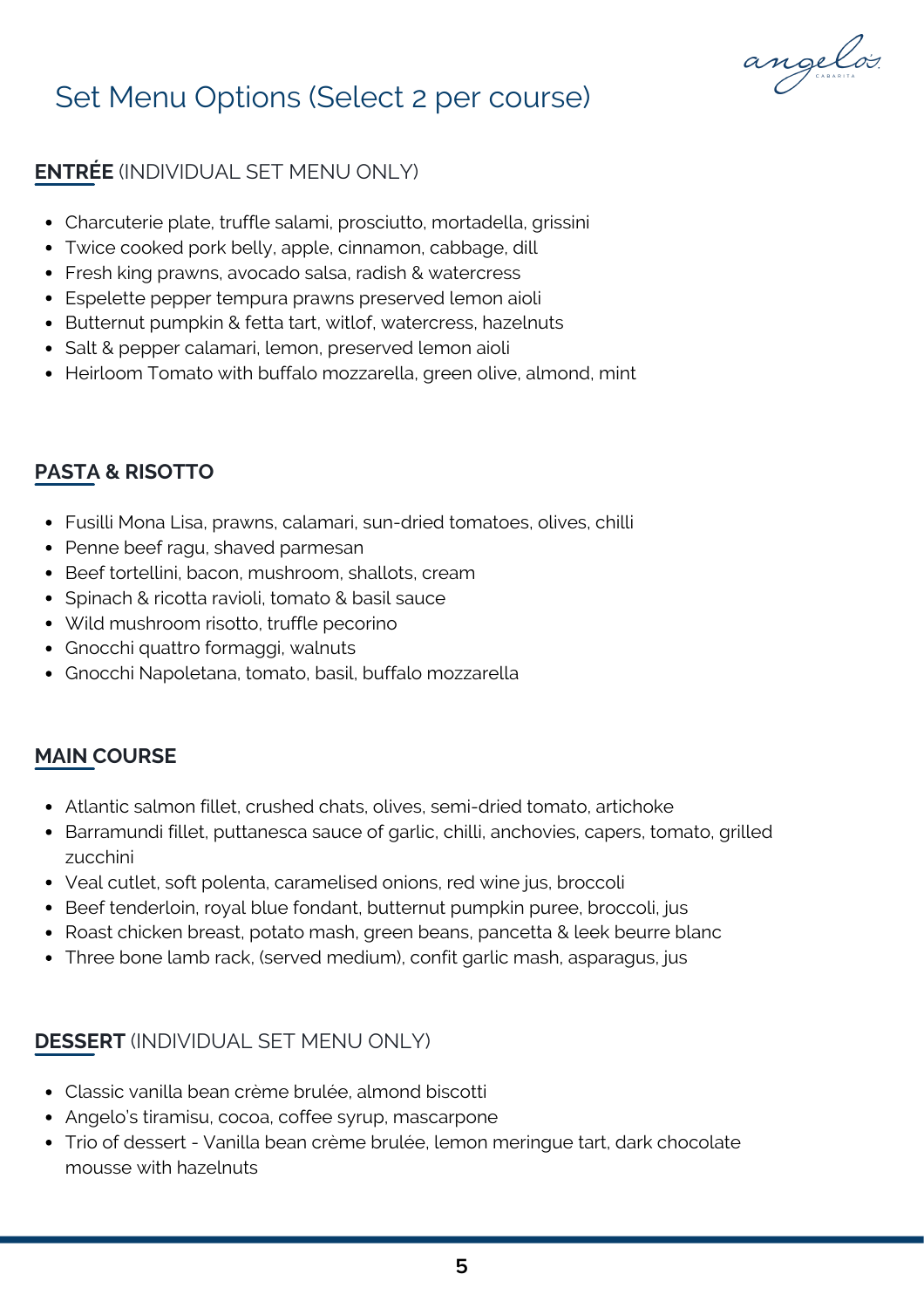angelos.

### **VEGETARIAN OPTIONS**

- Vegetarian antipasto plate (entrée)
- Butternut pumpkin & fetta tart, witlof, watercress, hazelnuts (entrée)
- Mushroom Risotto, with Pecorino (entrée or main)
- Potato gnocchi, tomato, buffalo mozzarella (entrée or main)
- Baked eggplant, puy Lentils and heirloom tomato (Main only)

## EXTRA PLATTERS AVAILABLE

- Antipasti platter, a selection of cold meats, vegetables and Italian specialities **\$65**
- Crumbed eggplant fritters, pesto, mozzarella (1 dozen) **\$65**
- Salt & pepper calamari platter, preserved lemon aioli **\$65**
- Natural oyster's platter, lemon (1 dozen) **\$54**
- Kilpatrick oyster's platter (1 dozen) **\$54**
- Fresh King prawns, cocktail sauce, lemon (1 dozen) **\$70**
- BBQ butterflied king prawns, gremolata (1 dozen) **\$70**
- Half shell scallops, lemon garlic butter (1 dozen) **\$70**
- Warm olives, chilli, Sambuca **\$15**
- Roquette & parmesan salad, balsamic vinaigrette **\$15**
- Seasonal fruit platter **\$65**

#### CHILDREN'S MENU

For group bookings under 30 people, children can choose their options on the day. For groups over 30, we asked that **1** option be selected per course prior to the day.

#### **ENTRÉE**

Penne Napoletana Penne ragu bolognaise Calamari, lemon aioli

#### **MAINS**

Battered fish with chips and salad Calamari with chips and salad Chicken schnitzel with chips and salad Chicken nuggets with chips and salad

#### **DESSERT**

Vanilla ice cream with marshmallows and flavouring

**\$30 pp** (under 12 )